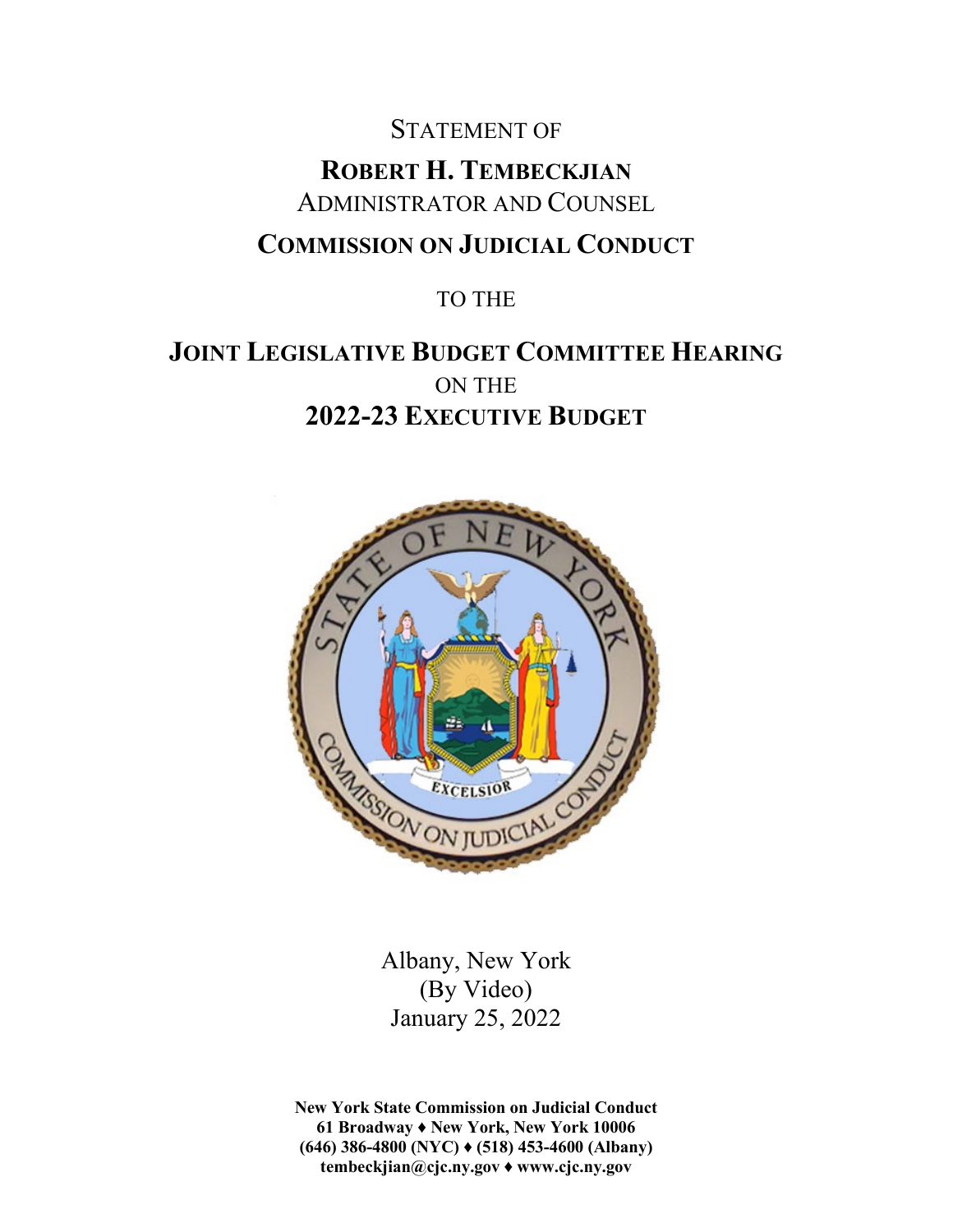## **TABLE OF CONTENTS**

| <b>Executive Summary</b>                                    |                |
|-------------------------------------------------------------|----------------|
| Background: The Commission's Unique Constitutional Status   | 2              |
| Codifying the Commission's Budgetary Relationships          | $\overline{4}$ |
| The Commission's Record of Accomplishment in Pandemic Times | 5              |
| A History of Responsible Financial Management               | 6              |
| Conclusion                                                  | 6              |
| Selected Budget Figures: 1978 to Present                    | 7              |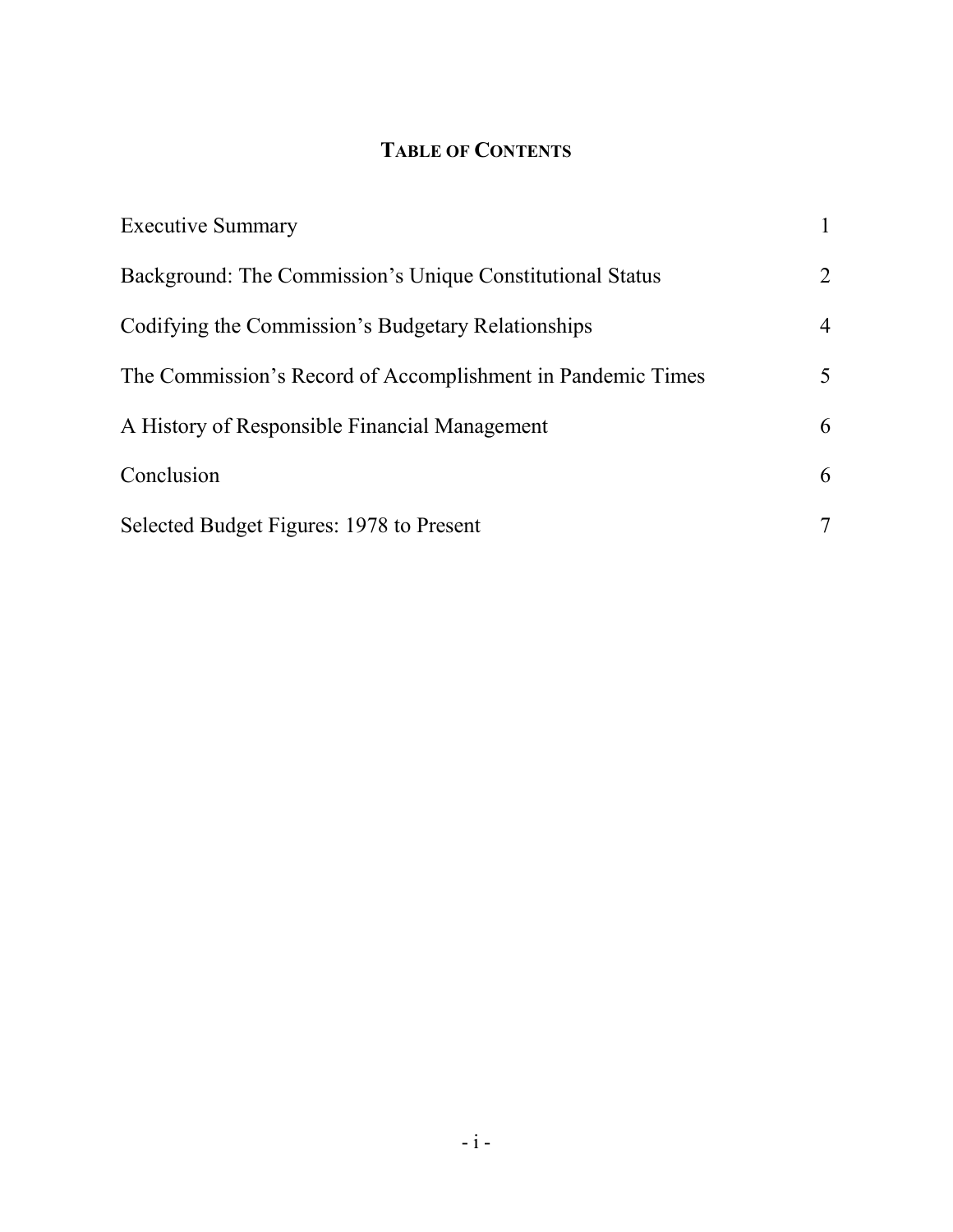#### **Executive Summary**

For the first time in over a decade:

- The Executive Budget recommends what the Judicial Conduct Commission requested: \$7,[1](#page-2-0)89,000.<sup>1</sup>
- The Governor's office appreciates that the Commission is a constitutionally independent agency with Judicial Branch responsibilities, not an Executive agency subject to the control of the Governor's office, Division of Budget or other bodies that exercise authority over Executive agencies.

This new and welcome cooperation could easily disappear under a future

Governor, as was sometimes the case in the past. It therefore should be made

permanent by adding a single sentence to the Commission's governing statute:

♦ ♦ ♦

Proposed new subdivision 7 to Judiciary Law Section 42:

The commission shall transmit its annual budget request to the governor for inclusion in the executive budget without revision but with such recommendation as the governor may deem proper.

♦ ♦ ♦

This new statutory language would emulate the manner in which the

Executive transmits the Judiciary's budget request to the Legislature with

comments but *without revisions*. It is my hope this will be included in the

Governor's 30-day budget amendments, or alternatively that the Legislature will

introduce and pass a bill to implement it this year.

<span id="page-2-0"></span> $<sup>1</sup>$  This would allow us to hire additional staff, implement case-management and records-keeping</sup> software, and meet mandated increases in various contractual obligations.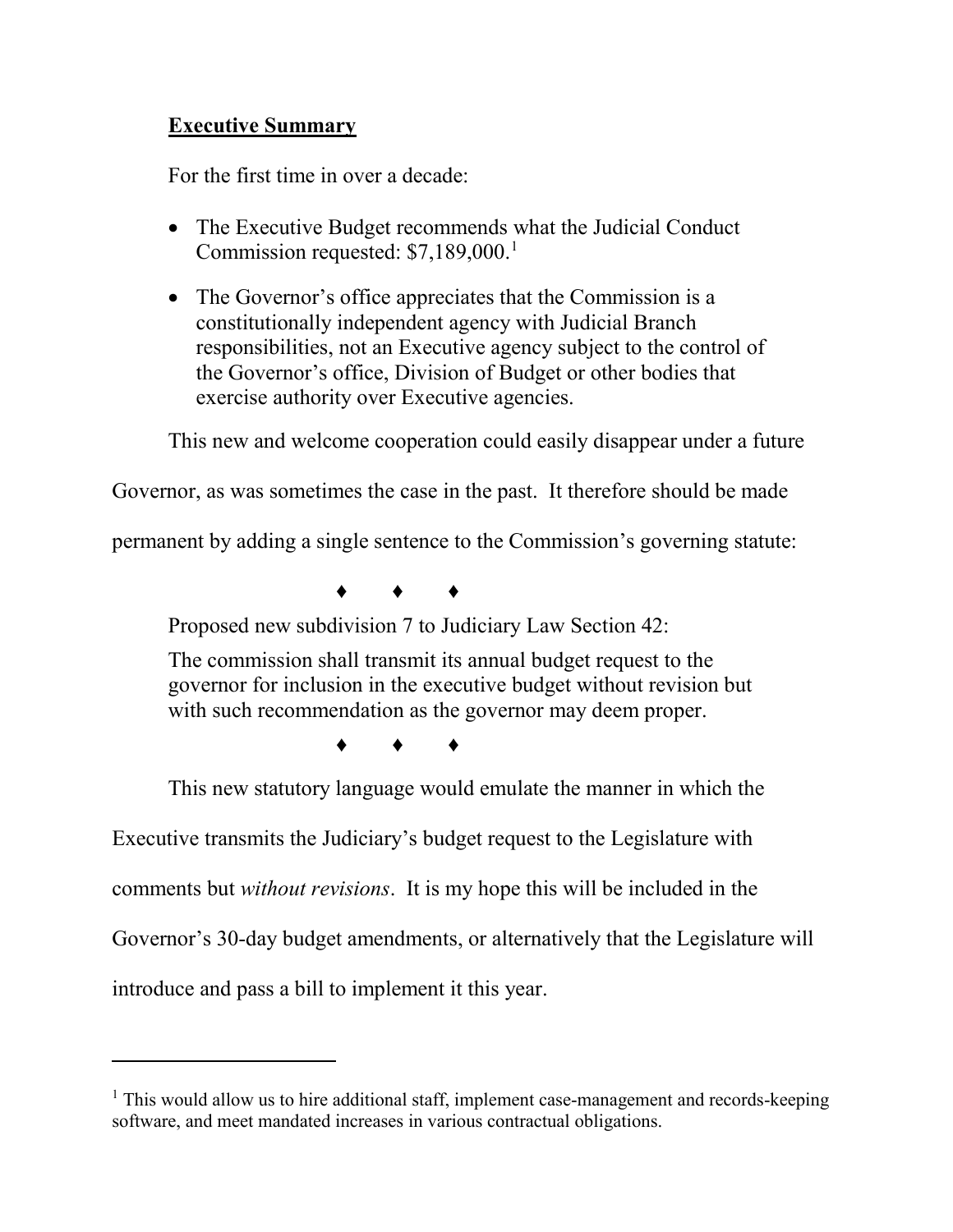#### **Background: The Commission's Unique Constitutional Status**

The Commission on Judicial Conduct is created in the Constitution to enforce judicial ethics by investigating and disciplining judges for misconduct. Since 1978, we have handled over 60,000 complaints and publicly disciplined 903 judges.<sup>[2](#page-3-0)</sup>

The Commission's design is purposefully and uniquely independent. Its 11 members are appointed by leaders of the judicial, legislative and executive branches, but no one appoints a controlling number, and the Commission itself elects a Chair and designates a full-time Administrator/Counsel as chief executive officer.<sup>[3](#page-3-1)</sup> Commission members serve without compensation.

To avoid an obvious conflict, our funding is not controlled by the Judiciary or the Office of Court Administration. It comes from the Legislature, which considers both the Governor's recommendation in the Executive Budget and the Commission's response. But the Commission is not an Executive agency reporting

<span id="page-3-0"></span> $2$  From its inception in 1978 through December 31, 2021, we have rendered 175 removals from office, 110 stipulated resignations and 618 public reprimands. However, these numbers should not lead to the misimpression of a judiciary run amok. While 1.5% of our complaints result in discipline, the vast majority  $-98.5\%$  – are dismissed after individualized analysis or inquiry. In this way, we enhance the independence of the judiciary by absorbing criticism that would otherwise be directed at them, absolving them where appropriate and freeing them to decide cases on the facts and the law, without outside influence.

<span id="page-3-1"></span> $3$  The Commission is comprised of four judges, five lawyers and two non-lawyers. The Governor appoints four members, the Chief Judge appoints three, and one each is appointed by the Assembly Speaker and Minority Leader, the Senate President Pro Tem and Senate Minority Leader.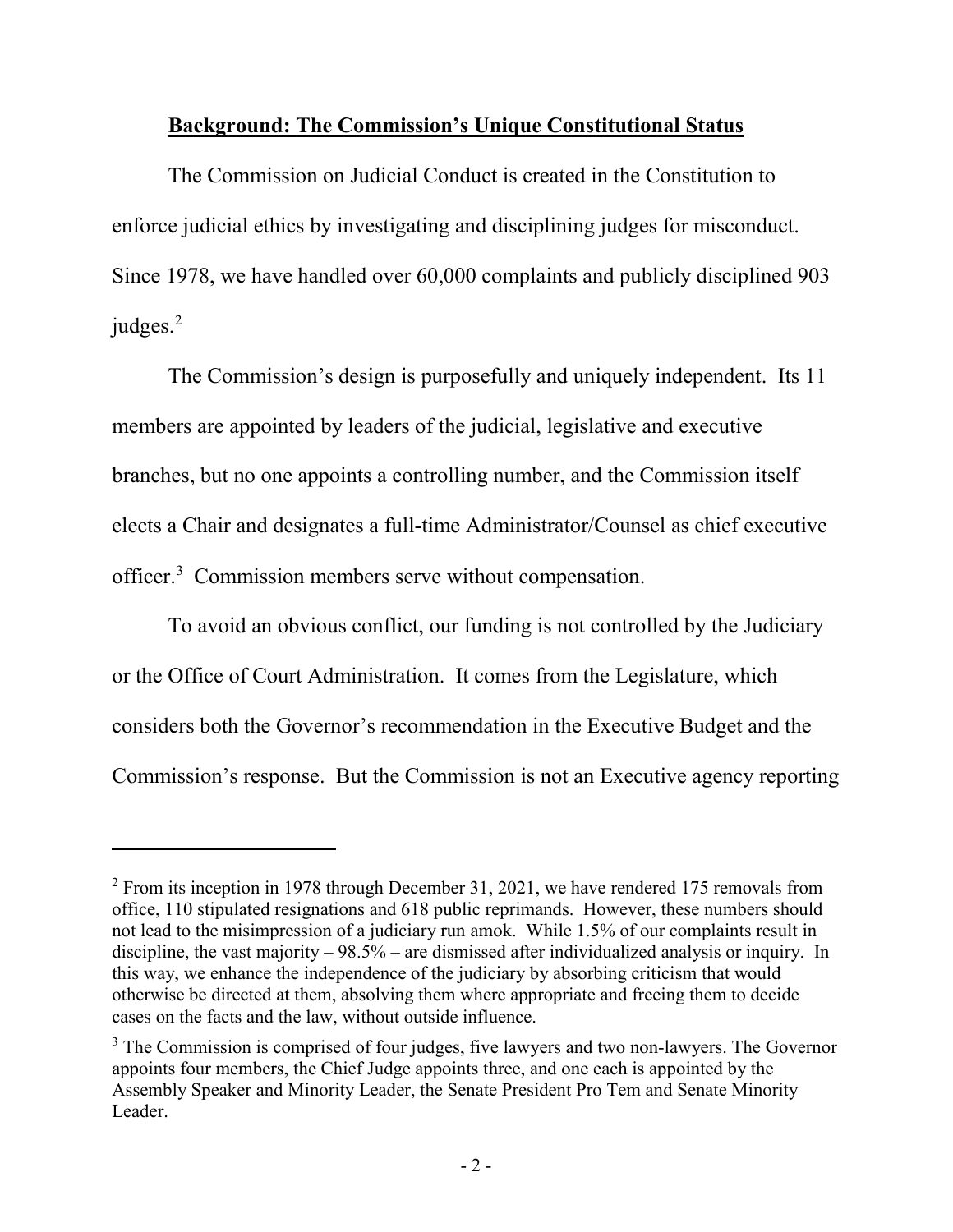to the Governor. Indeed, the Commission is created in the Judiciary Article of the Constitution, its statutory operating authority is in the Judiciary Law, and its function is strictly limited to Judicial Branch ethics enforcement.<sup>[4](#page-4-0)</sup>

Of course, we strive for a collaborative relationship with the Governor and the Division of Budget (DOB) – as do other constitutionally independent entities such as the Office of the Attorney General, the Office of the State Comptroller and the Judicial Branch – but our constitutional independence has not always been appreciated or accommodated.

In contrast, the Legislature has been most appreciative and receptive and has modeled other ethics-enforcement entities on the Commission. Significantly, the Legislature has supplemented the Executive's budget recommendation for us five times since 2007. [5](#page-4-1)

This year, I am very pleased to report that Governor Hochul and her senior staff appreciate the Commission's constitutional independence and its accomplishments. For the first time in over a decade, the Executive Budget recommends the funding level we requested: \$7,189,000, representing an increase of \$840,000 over last year.

<span id="page-4-0"></span><sup>4</sup> Article VI, Section 22, of the Constitution; Article 2-A, Sections 40-48, of the Judiciary Law.

<span id="page-4-1"></span><sup>&</sup>lt;sup>5</sup> In 2007, after two decades of chronic underfunding, the Legislature held hearings and increased CJC's budget from \$2.8 million to \$4.8 million. Four times since then, the Legislature has supplemented the Executive's recommendation, twice by \$100,000, and twice in the last three years by \$330,000.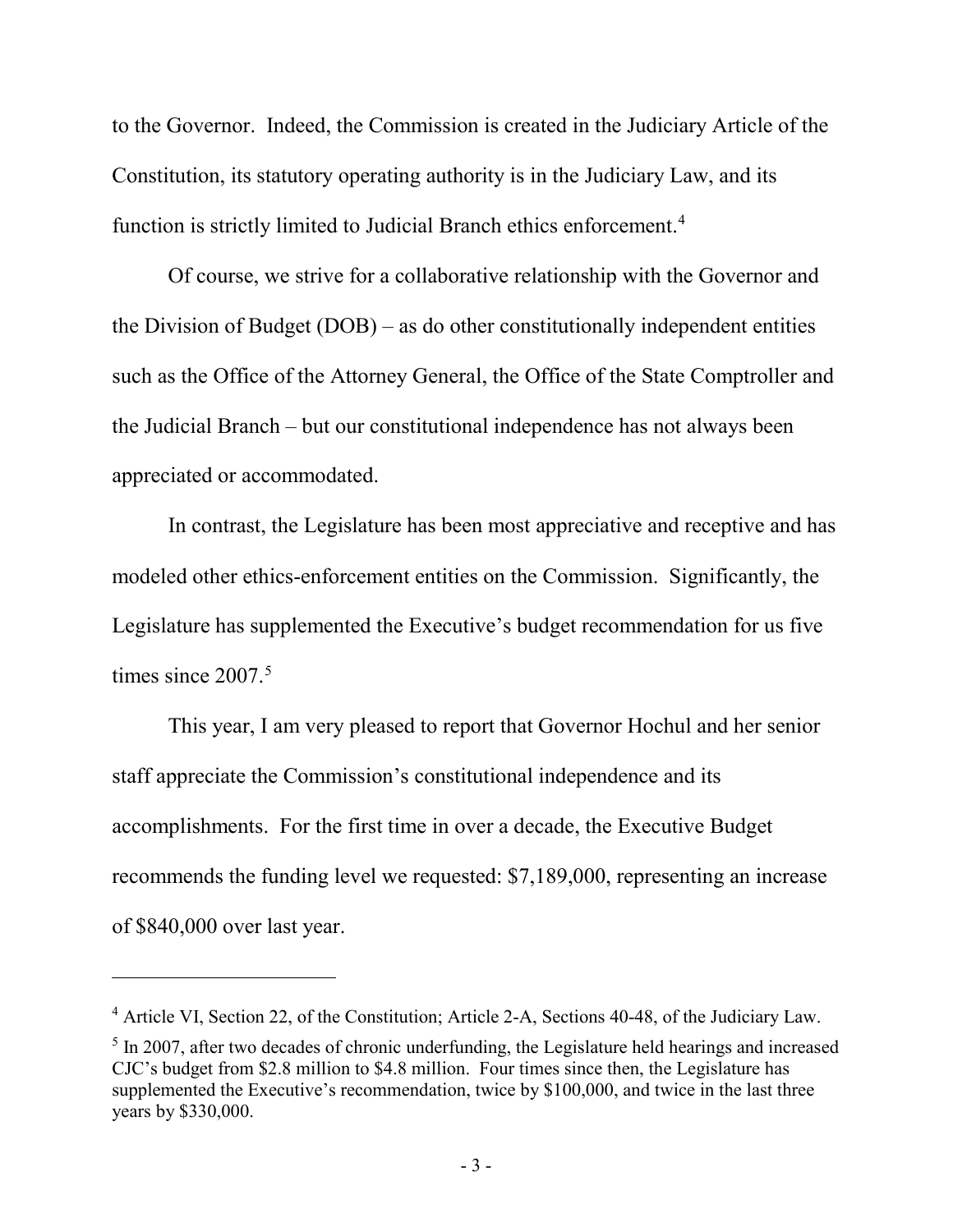#### **Codifying the Commission's Budgetary Relationships**

As gratifying as it is to get fair treatment from *this* Governor and her senior staff, too often we have been disadvantaged by incumbents or budget officials less attuned to the Commission's constitutional independence or less appreciative of the fundamental separation-of-powers principle at stake. History suggests that as swiftly as *this* Governor positively changed the dynamic, her successors and their budget officers could just as easily revert to the unsatisfactory old ways.

It is critically important, therefore, to build some stability into the budget process, equivalent to existing law that requires the Governor to transmit the Judiciary's budget – without revision but with comment – to the Legislature. To that end, I have asked the Governor's Office to propose Article VII budget bill language as follows:

Proposed new subdivision 7 to Judiciary Law Section 42:

The commission shall transmit its annual budget request to the governor for inclusion in the executive budget without revision but with such recommendation as the governor may deem proper.

It is my hope that this proposal appears in the Governor's 30-day Amendments to the Executive Budget. If it does not, I respectfully request that the Legislature independently adopt and present it to the Governor, once and for all codifying an appropriate budgetary relationship among the Commission, the Executive and the Legislature.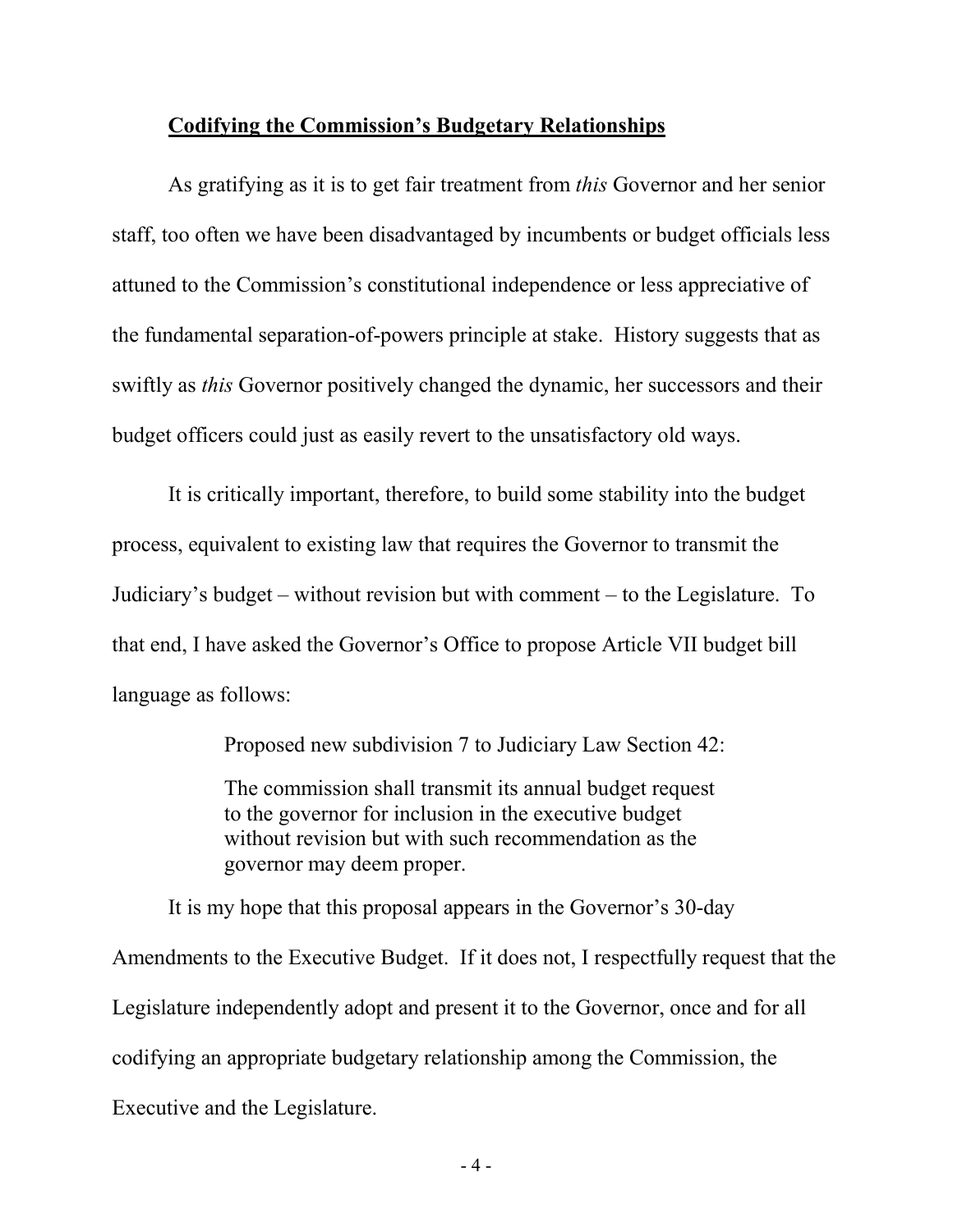## **The Commission's Record of Accomplishment in Pandemic Times**

As it became clear in early 2020 that a novel coronavirus was going to

disrupt business-as-usual dramatically, CJC prepared a contingency plan that went

into effect in early March. Among other things:

- VPN accounts were activated for all staff, providing for remote electronic access to our agency network.
- Accounts for electronic postage, faxes and other services were instituted or upgraded.
- Agency laptops and supplies were distributed for remote use.
- Electronic platforms were initiated for Commission meetings, video conferencing, depositions, hearings and other agency business that ordinarily would have occurred in person.

The results have been dramatic, due in large part to the dedicated and

professional efforts of our staff and the dedication of our Commission

members. In these past two pandemic-plagued years:

- We processed over 3,400 new complaints.
- We conducted over 633 initial reviews and inquiries.
- We initiated 240 full-fledged investigations.
- We removed or effectuated the permanent resignation of 24 judges, publicly censured 11, publicly admonished 6 and confidentially cautioned 53.
- We successfully defended two removal decisions that were appealed to the Court of Appeals: a judge who denigrated women in judicial proceedings by referring to them with the "c word" and other pejoratives, and a judge who *inter alia* failed to report or pay taxes on thousands of dollars in extra-judicial income. [6](#page-6-0)

<span id="page-6-0"></span> $6$  [http://cjc.ny.gov/Determinations/S/Senzer.htm;](http://cjc.ny.gov/Determinations/S/Senzer.htm)

<http://cjc.ny.gov/Determinations/M/Miller.Richard.2.htm>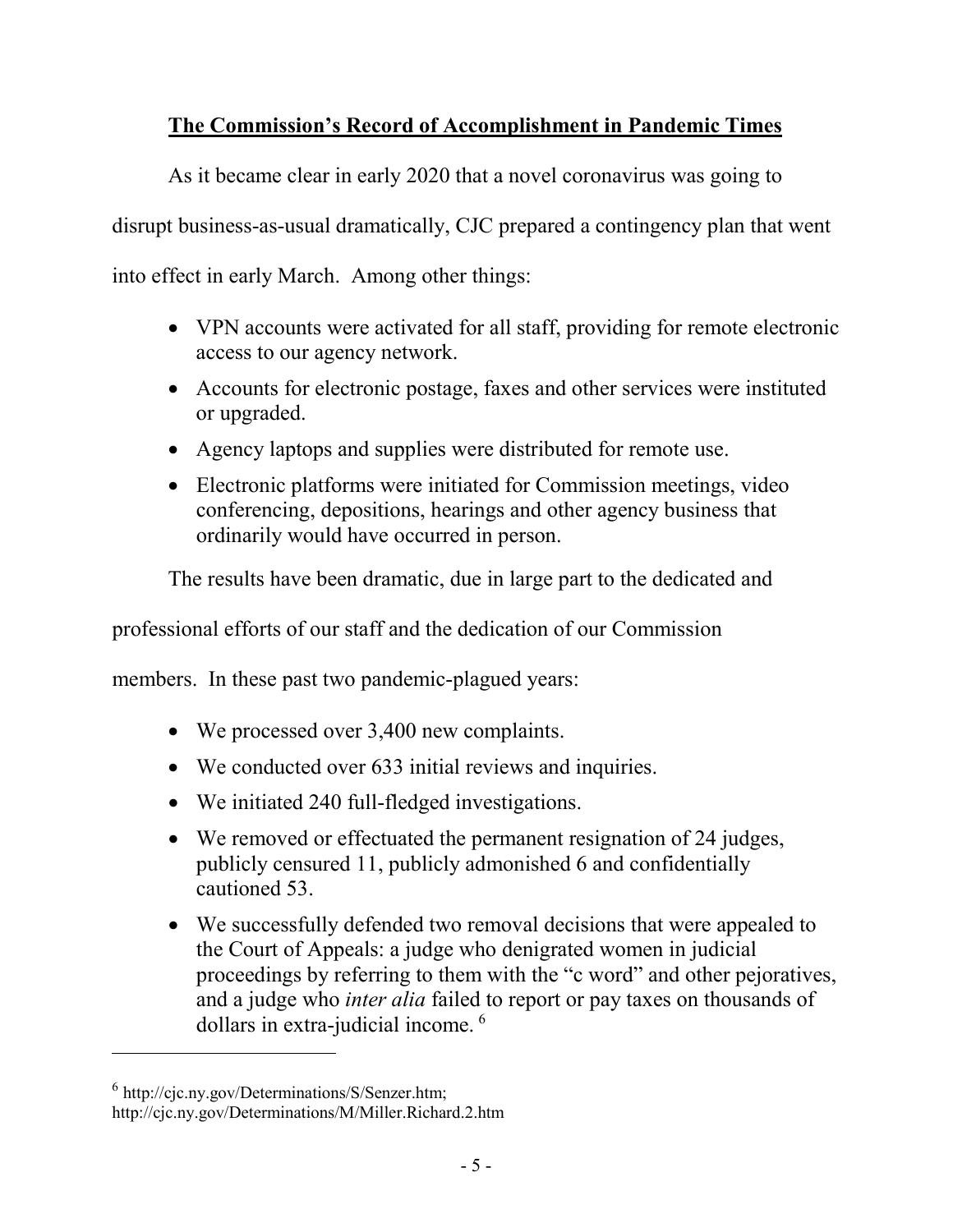#### **A History of Responsible Financial Management**

For a much of the last decade and a half, the Commission's budget has been "flat" from year-to-year. The lack of additional funding required us to make significant cutbacks in existing operations to keep from falling into a deficit. Most significantly, this led to a 22% reduction in full-time employees (FTEs) from 51 in 2007 to 39 in 2020.

Thanks to the intervention of the Legislature, which twice in the last three years increased our budget by approximately 5%, we are now at 43 FTEs. With this year's Executive Budget recommendation, we expect to hire at least two additional staff, implement much-needed case-management and records-keeping software, and meet various mandated increases in salaries, rent and other contractual obligations.

#### **Conclusion**

I appreciate the warm reception and thoughtful consideration the Legislature always gives me. I also welcome the mutually respectful relationship between my office and the Governor's. I hope we may all take advantage of this unusual moment to put into law a budgetary process that appropriately accounts for the Commission's unique constitutional status and protects the fundamental separation-of-powers doctrine on which it is based.